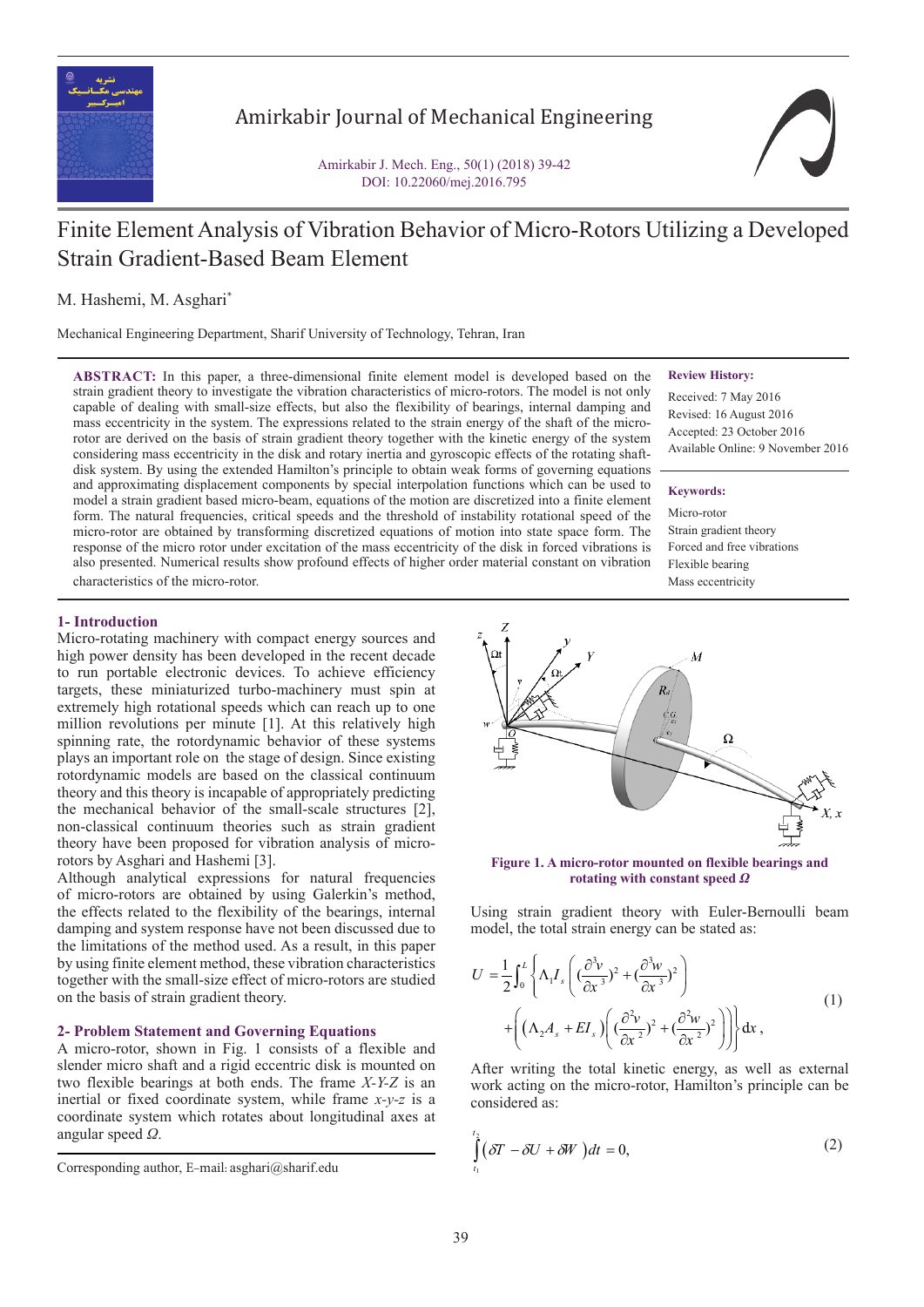Performing mathematical operations in accordance with the Performing mathematical operations in accordance with the calculus of variations, we arrive at the governing equations for the lateral motion of a micro-rotor. for the lateral motion of a micro-rotor. *L*  $\mathcal{L}$  *L*  $\mathcal{L}$  *L*  $\mathcal{L}$  *L*  $\mathcal{L}$  *L*  $\mathcal{L}$  *L*  $\mathcal{L}$  *L*  $\mathcal{L}$   $\mathcal{L}$   $\mathcal{L}$   $\mathcal{L}$   $\mathcal{L}$   $\mathcal{L}$   $\mathcal{L}$   $\mathcal{L}$   $\mathcal{L}$   $\mathcal{L}$   $\mathcal{L}$   $\mathcal{L}$   $\mathcal{L}$   $\mathcal{L}$   $\mathcal{L}$   $\mathcal{$ 

#### **3**- Solution Method *s* a mero-rotor.<br>**3** Solution Method ıtioı

**3- Solution Method**<br>To solve the governing equation so as to find vibration *characteristics* of micro-rotor, finite element method will be used. To do so, weak form formulation is employed characteristics of micro-rotor, finite element method will<br>be used. To do so, weak form formulation is employed and displacement components are estimated at the node by  $\mathcal{L}_{\mathbf{z}}$  and  $\mathcal{L}_{\mathbf{z}}$  is the node by  $\mathcal{L}_{\mathbf{z}}$  behavior at all and displacement components are estimated at the node by<br>interpolation function *Θ*<sub>*i*</sub>(*s*) proposed by Kahrobaiyan et al.  $\left[7\right]$  as: d displacement components and<br>ernolation function  $\Theta(s)$  prop and displacement components are estimated a<br>interpolation function  $\Theta_i(s)$  proposed by Kahr<br>[7] as: ens<br>d. ∃<br>...

$$
v(s,t) = \sum_{i=1}^{6} \Theta_i(s) q_{yi}(t),
$$
  

$$
w(s,t) = \sum_{i=1}^{6} \Theta_i(s) q_{zi}(t),
$$
 (3)

*r* onlowing the procedure, the governing<br>motion of the micro-rotor are discretized as Following the procedure, the governing equations of the

[M]{
$$
\ddot{q}(t)
$$
}+[C]{ $\dot{q}(t)$ }+[K]{ $q(t)$ } = {f(t)}, (4)

 $\begin{bmatrix} \text{Iw1yq} & \text{Iy + } \text{Iv1yq} & \text{Iy + } \text{Iw1yq} & \text{Iy + } \text{Iw1yq} & \text{Iy + } \text{Iw1yq} & \text{Iy + } \text{Iw1yq} & \text{Iy + } \text{Iw1yq} & \text{Iy + } \text{Iy + } \text{Iy + } \text{Iy + } \text{Iy + } \text{Iy + } \text{Iy + } \text{Iy + } \text{Iy + } \text{Iy + } \text{Iy + } \text{Iy + } \text{Iy + } \text{Iy + } \text{I$  ${\rm Im} \, {\rm F}$   ${\rm Im} \, {\rm Im} \, {\rm Im} \, {\rm Im} \, {\rm Im} \, {\rm Im} \, {\rm Im} \, {\rm Im} \, {\rm Im} \, {\rm Im} \, {\rm Im} \, {\rm Im} \, {\rm Im} \, {\rm Im} \, {\rm Im} \, {\rm Im} \, {\rm Im} \, {\rm Im} \, {\rm Im} \, {\rm Im} \, {\rm Im} \, {\rm Im} \, {\rm Im} \, {\rm Im} \, {\rm Im} \, {\rm Im} \, {\rm Im} \, {\rm Im} \, {\rm Im} \, {\rm Im} \, {\rm Im} \, {\rm Im} \, {\rm Im} \, {\rm Im} \, {\rm Im$ stability of the micro-system, Eq. (6) can be transformed into state space form as state space form as<br>state space form as

$$
\begin{bmatrix} [M] & 0 \\ 0 & [I] \end{bmatrix} \{\dot{Q}\} + \begin{bmatrix} [C] & [K] \\ -[I] & 0 \end{bmatrix} \{Q\} = \{0\},
$$
 (5)

eccentricity can be obtained as: Moreover, the response of the micro-rotor under mass

$$
\{q(t)\} = \left(-\Omega^2[M] + i\,\Omega[C] + [K]\right)^{-1} \{F\} e^{i\Omega t} \,. \tag{6}
$$

## **4- Results and Discussion**

The finite element codes according to the procedure described in this section are written in MATLAB software to find vibration characteristics of the micro-rotor. We assume a specific ratio among higher-order material constants as,

$$
\{a_1, a_2, a_3, a_4, a_5\} = \{0.0393, 0.1323, -0.0338, 0.0320, 0.3302\} \Lambda_1
$$

based on the result which can be obtained for the aluminum. Moreover, a dimensionless higher-order material constant is defined as  $\eta = A_1 / EI$ . It should be noted that in the case of  $\eta$ =0, the results will be reduced to those of the classical continuum theory.

The model is validated for convergence, as well as for accuracy with existing results in specific cases. In this regard, some of the natural frequencies of a micro-rotating shaft are compared with reference [5] and presented in Table 1.

Moreover, the variations of the first natural frequency of a micro-rotor for various values of *η* as a function of bearing stiffness  $\kappa$  is illustrated in Fig. 2. In addition, the deflection of the micro-rotor center as system response due to mass eccentricity in the disk for different values of *η* is also shown in Fig. 3.

**Table 1. Comparison of resonant frequencies of the microspinning shaft by Hashemi and Asghari study [5]**

|                 | $\boldsymbol{\varOmega}^*$ | 0      | 10     | 20     | 30     |      |
|-----------------|----------------------------|--------|--------|--------|--------|------|
| ×<br>$\omega$ , | Ref.                       | 1.1226 | 1.1855 | 1.2518 | 1.3214 | (FW) |
|                 |                            |        | 1.0629 | 1.0066 | 0.9536 | (BW) |
|                 | Present<br>study           | 1.1224 | 1.1847 | 1.2504 | 1.3192 | (FW) |
|                 |                            |        | 1.0633 | 1.0075 | 0.9549 | (BW) |
| $\omega$ ,      | Ref.                       | 4.4754 | 4.7226 | 4.9828 | 5.2557 | (FW) |
|                 |                            |        | 4.2411 | 4.0196 | 3.8109 | (BW) |
|                 | Present<br>study           | 4.4727 | 4.7181 | 4.9762 | 5.2469 | (FW) |
|                 |                            |        | 4.2401 | 4.0201 | 3.8128 | (BW) |



**Figure 2. Variations of the first natural frequency of a microrotor versus bearing stiffness for various** *η***.**



**Figure 3. Bode plot of system response for different** *η*

## **5- Conclusions**

A three-dimensional finite element model is developed based on the strain gradient theory to investigate the vibration characteristics of micro-rotors. After validating the proposed method, numerical results from vibration analysis of the micro-rotor show that:

- 1. By increasing the higher order material constant, the natural frequencies and the critical speeds of the microrotor increase.
- 2. Regardless of the higher order material constant, odd and even natural frequencies of the micro-rotor decrease,